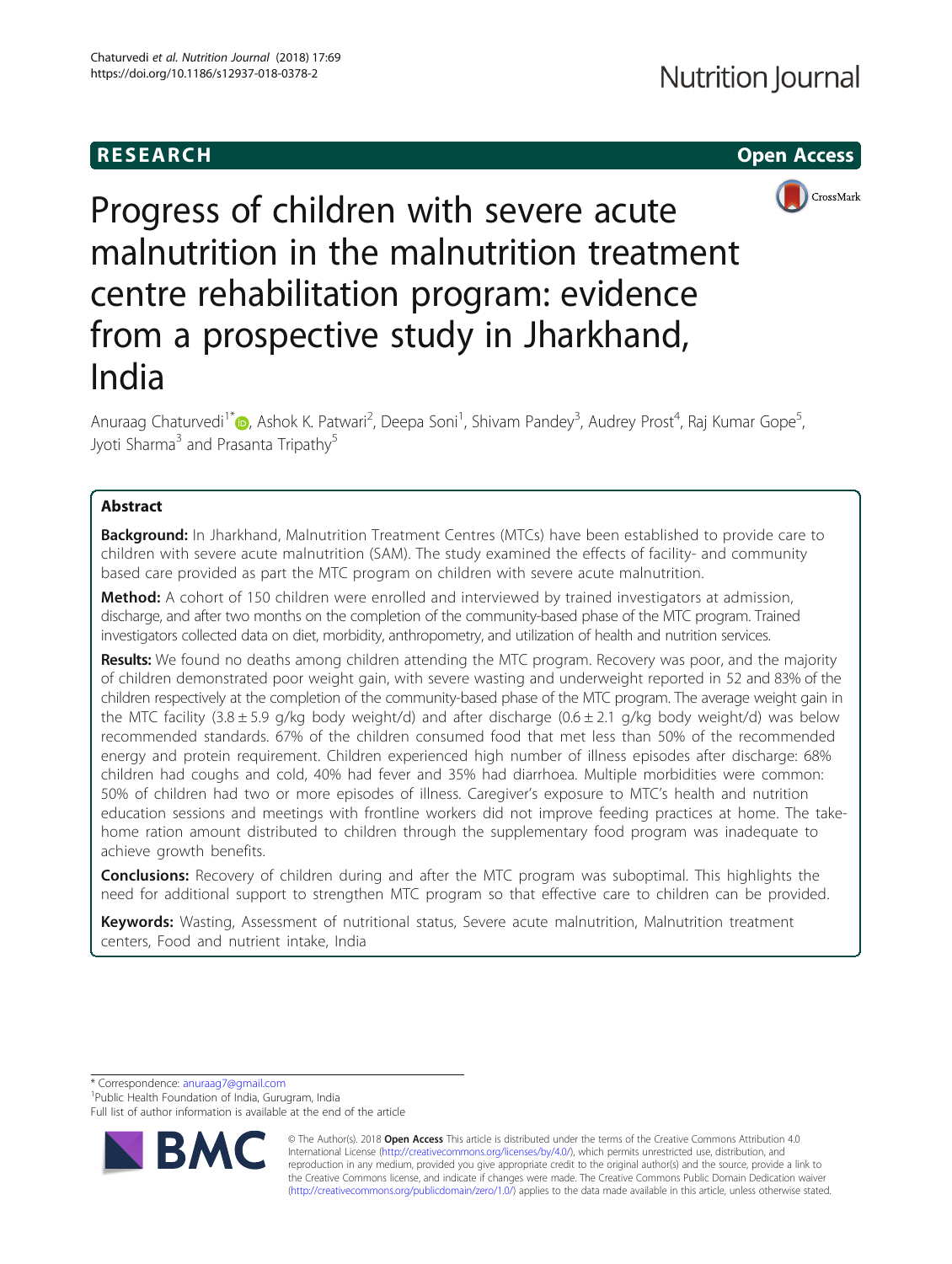## Background

Wasting in children is the result of recent rapid weight loss or failure to gain weight due to hunger and/or disease. Children suffering from wasting have low immunity, are susceptible to developmental delays and face an increased risk of death  $[1]$  $[1]$  $[1]$ . The prevalence of severe wasting (WHZ less than − 3 of the median WHZ in WHO Child Growth Standards) in the state of Jharkhand (located in Eastern India) is high and greater than the national average: in 2016, 11.4% of children aged 0– 35 months were severely wasted in Jharkhand, compared to a national average of 7.5%. Therefore, at any point of time, around 0.6 million children in the state are severely wasted [[2\]](#page-7-0).

To address this challenge, Jharkhand's State government has established 88 malnutrition treatment centres (MTCs) through the National Health Mission (NHM), where children with severe acute malnutrition (SAM) severe wasting and/or mid-upper arm circumference (MUAC) < 115 mm and/or bilateral pitting oedema— receive medical and therapeutic care based on the WHO and Indian Academy of Pediatrics protocols [\[3](#page-7-0)–[5\]](#page-7-0). Detection of children with SAM in the community is done by the Anganwadi workers (AWWs) of the Integrated Child Development Services (ICDS) program. Once at the MTC, children are again screened for SAM and admitted to MTC if they meet the admission criterion. After admission, children are treated for their medical complications and fed locally prepared therapeutic formula F-75 every 2 h for 2 days, and subsequently, F-100 six time daily for 48  $h<sup>1</sup>$ . After completing 4 days at the MTC, children are alternately fed F-100 and locally prepared semi-solid therapeutic food until the child is discharged from the centre. During stabilization phase, nurses conduct health and nutrition education sessions for caregivers on child feeding, illness management, immunization and hygiene. Children are discharged from MTC when they have (a) no signs of bilateral pitting oedema, fever and/or infection, and (b) gained at least 5 g/kg body weight/d. After discharge, children are transitioned to the community phase of the program, where they are followed up in the community by frontline workers; enrolled into the ICDS supplementary nutrition program; and returned for three follow-up visits to the MTC every 15 days during the 2 months following discharge.

Between July 2009–June 2011, 3595 children were treated in the 48 MTCs of Jharkhand  $[6]$  $[6]$ . MTC results highlight the following challenges: high defaulting rates; poor weight gain once children are back in the community; and low attendance rate in the follow-up visits. However, there is limited about the reasons for this persistent challenges  $[6]$  $[6]$ . Current literature on MTC, or Nutrition rehabilitation centers (NRCs) as they are called in other parts of India, have mainly reported treatment outcomes for the facility-based phase of the program. During the community-based phase however, children often return to an environment where optimal care for children remains a challenge. The objective of our study is to describe children's outcomes for both phases of the program, determine access and utilization of post-discharge services, and measure compliance of health and nutrition practices advised by MTC in order to inform future implementation of the MTC and broader nutrition programs in India.

## **Methods**

## Study sites and participants

We randomly selected 14 out of the 48 MTCs operating before March 2011 for the study. A total of 150 children admitted to these MTCs between December 20, 2011 and January 31, 2012 were enrolled and followed at three points: at admission (first contact), discharge (second contact), and after completion of 2 months of community phase of the program (third contact). We interviewed 116 children and their caregivers at discharge (34 defaulted and left the MTC against the advice of the MTC staff), and 100 children after completion of community phase of the program (18 had migrated and 2 could not be located).

## Data collection

We obtained data on the health and nutritional status of children at admission and discharge from MTC records. Caregivers (mothers) were interviewed by local trained investigators after obtaining their written informed consent. In case respondents could not read or write, alternate witnessed consent process was followed. We pretested the study instruments in the community and collected data on: (a) mothers' socio-economic and demographic characteristics; (b) children's morbidity during first and third contact (c) dietary intake in the past 24 h during third contact; (d) utilisation of Integrated child development services(ICDS) and health services during first and third contact; (e) knowledge, attitude and practice of caregivers on child feeding during all three conatcts;  $(f)$  anthropometric measurements at all three contacts.

All anthropometric assessments were conducted as per WHO (2006) protocol. Anthropometric measurements were conducted by trained field investigators. Children were weighed without clothes on portable electronic scales accurate to the nearest 0.1 kg that were calibrated daily. Portable infantometers and stadiometers accurate to 0.1 cm were used to record length and height respectively. Mid upper-arm circumference was measured using MUAC tapes supplied by UNICEF.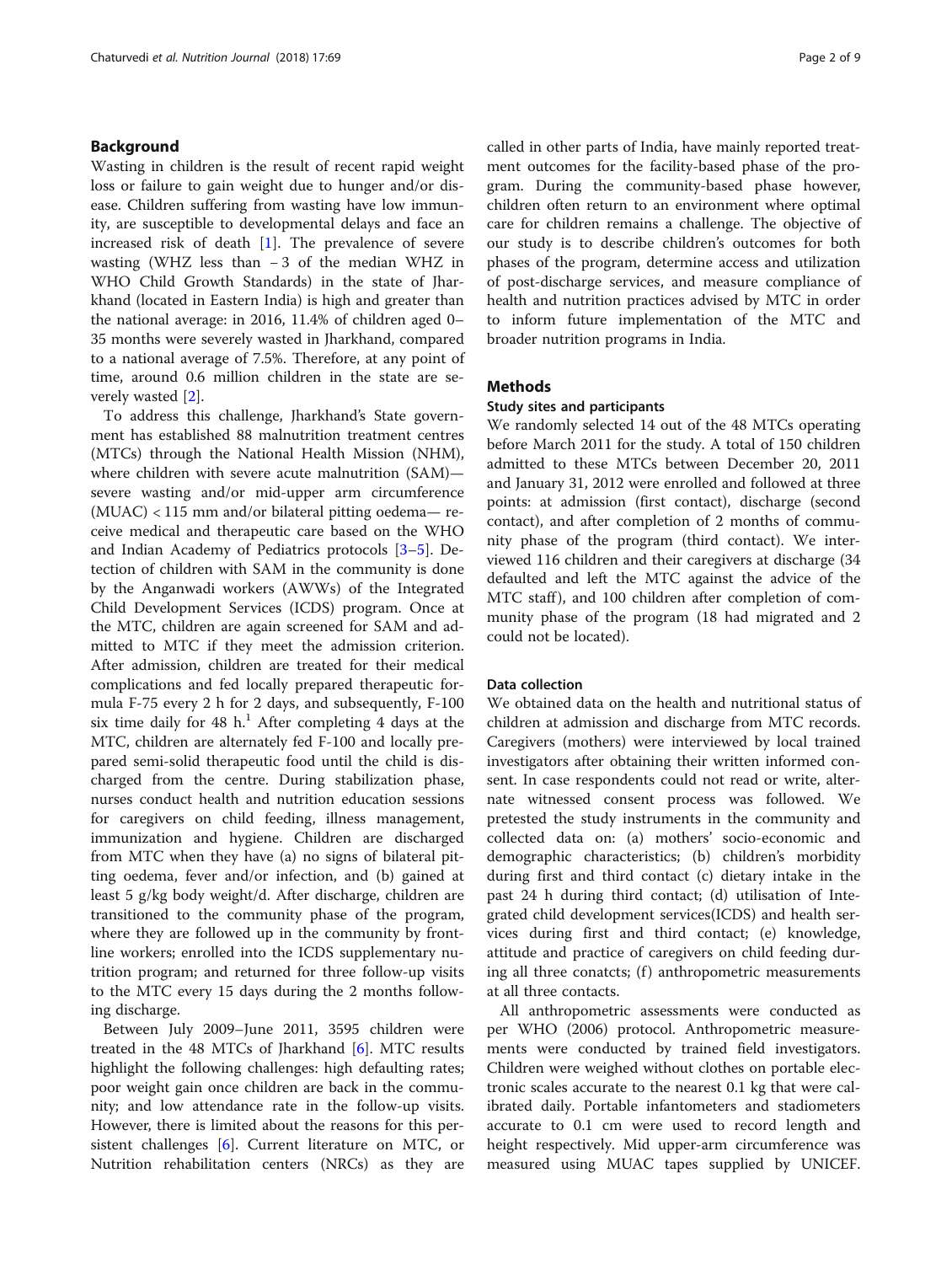Anthropometric measurements were taken twice and the mean value was recorded.

Dietary information was obtained using 24-h dietary recall by probing caregivers in detail. Using standardized kitchen utensils, cut outs and kitchen weighing scales, investigators recorded the food amount, ingredients and feeding time. For any reported outside snacks, samples of packaged local snacks were collected for measurement reference. Knowledge of caregivers on MTC recommended child feeding practices was assessed through structured open ended questions and categorized as right or wrong. The feeding practices were evaluated from children's 24-h dietary recall survey.

#### Data analysis

Statistical analysis was performed using SPSS, version 19 (SPSS Inc., Chicago). We used Anthro software, WHO version 3.0.1, to generate anthropometric indices. Diet analysis was conducted by trained nutritionists. We converted dietary data into individual raw food weights and analyzed these using Diet Soft version 1.1.9. The diet's energy and protein nutrient adequacy was compared against recommendations for catch up growth (at least 150 kcal/kg/day and 4 g protein/kg/day). [\[7](#page-7-0)] Analysis of variance (ANOVA) and chi-square tests were used to test for statistical significance and changes in anthropometric indices were tested with repeated measure ANOVA tests.

Poisson regression was used to identify factors associated with follow-up visits to MTC, and McNemar's test was applied to analyze change in child feeding knowledge of caregivers after admission in the MTC program.

## Results

Children admitted in MTC were very young (Table 1); 85% of children were in the 6–23 months' age group.

**Table 1** Characteristics of children and their mothers in the MTC program

|                               | First Contact<br>(Admission) | $\checkmark$<br>Second contact<br>(Discharge) | Third Contact<br>(Community- based phase) | Defaulted & Loss to<br>follow-up |  |
|-------------------------------|------------------------------|-----------------------------------------------|-------------------------------------------|----------------------------------|--|
| Children's Sex (%)            |                              |                                               |                                           |                                  |  |
| Male                          | 46                           | 46.2                                          | 47                                        | 44                               |  |
| Female                        | 54                           | 53.8                                          | 53                                        | 56                               |  |
| Children's Age, months (%)    |                              |                                               |                                           |                                  |  |
| $6 - 11$                      | 38.7                         | 33.9                                          | 25                                        | 32                               |  |
| $12 - 23$                     | 45.3                         | 49.2                                          | 55                                        | 46                               |  |
| $24 - 35$                     | 12                           | 14.4                                          | 14                                        | 16                               |  |
| $36+$                         | $\overline{4}$               | 2.5                                           | 6                                         | 6                                |  |
| Mother's religion(%)          |                              |                                               |                                           |                                  |  |
| Hindu                         | 29.3                         | 30.5                                          | 30                                        | 28                               |  |
| Muslim                        | 6                            | 5.1                                           | 6                                         | $\overline{4}$                   |  |
| Sarna                         | 54                           | 56.8                                          | 55                                        | 60                               |  |
| Others                        | 10.7                         | 7.6                                           | 9                                         | $\,8\,$                          |  |
| Mother's caste(%)             |                              |                                               |                                           |                                  |  |
| SC                            | 9.3                          | 11                                            | 10                                        | 10                               |  |
| ST                            | 68                           | 70.3                                          | 71                                        | 72                               |  |
| OBC                           | 15.3                         | 14.4                                          | 14                                        | 12                               |  |
| General                       | 7.4                          | 4.2                                           | 5                                         | 6                                |  |
| Mother's age (%)              |                              |                                               |                                           |                                  |  |
| $18 - 25$                     | 46.7                         | 47.5                                          | 47                                        | 42                               |  |
| $26 - 30$                     | 24                           | 22.9                                          | 24                                        | 26                               |  |
| $31 +$                        | 29.3                         | 29.7                                          | 29                                        | 32                               |  |
| Mother's education (%)        |                              |                                               |                                           |                                  |  |
| No schooling                  | 67.3                         | 66.1                                          | 66                                        | 70                               |  |
| $1 - 8$                       | 26.1                         | 29                                            | 29                                        | 28                               |  |
| $9+$                          | 6.6                          | 5.2                                           | 5                                         | $\overline{2}$                   |  |
| Total children and<br>mothers | 150                          | 116                                           | 100                                       | 50                               |  |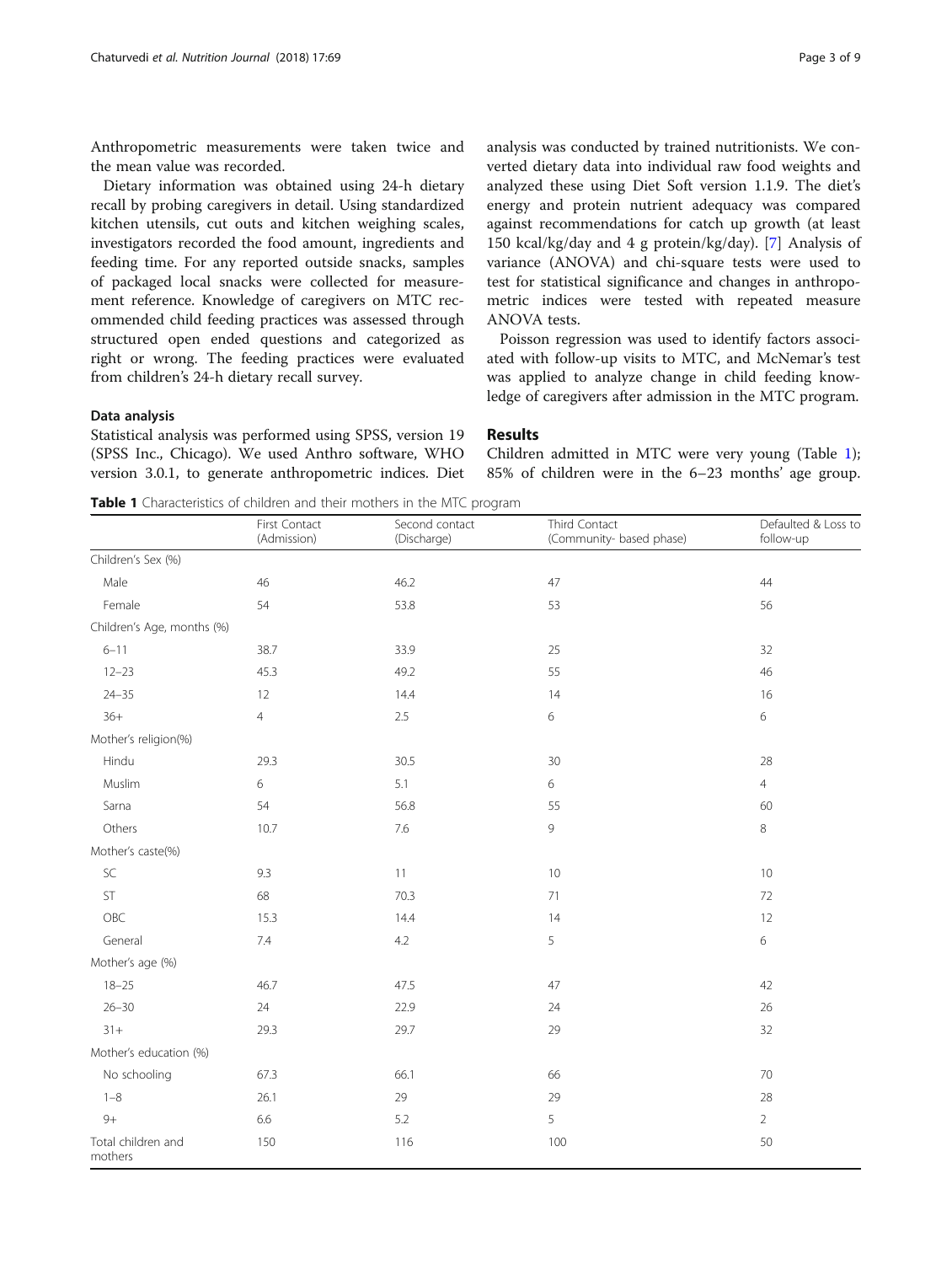Over half (54%) of children were girls, and 68% belonged to scheduled tribe(ethnic/tribal) families. The majority of caregivers were 18–25 years' old and had received no formal schooling. Enrollment characteristics—socio-demographic and wasting status—of children who defaulted were similar to those who completed the 2 months' follow-up.

## Child growth

Tables 2 describes the anthropometric indices of children and their growth status at discharge and follow up. Out of 150 children admitted, 116 (77.3%) children completed their treatment at the MTC, their average length of stay at MTC was 16.2(SD: ±4.9) days. About 22% of children achieved the recommended weight gain of 8 g/kg/day in MTC, with the average weight gain being 3.8 g/kg/day (SD: ±5.9). WHZ and WAZ scores improved significantly between admission and discharge, though all children remained in the severe underweight category (WAZ <  $-3$ ) at discharge. After transition of the children to community-based phase of the program, their average weight gain per day reduced to 0.6 g/kg/ day (SD: ±2.1) and many became undernourished again. At follow-up, more children were severely undernourished than at discharge; 52% of children were severely wasted (mean WHZ:  $-3.1 \pm 1.5$ ) and 83% were underweight (mean WAZ:  $-4.0 \pm 1.1$ ) at follow-up.

#### Dietary intake by children

Table [3](#page-4-0) describes the mean macronutrient and micronutrient intake of children as well as the nutrition adequacy of their diet during community phase of the program. The recommendations for adequate energy and protein intake for children are at least 150 Kcal/kg bodyweight/day, and 4 g/Kg bodyweight/day, respectively. 67 and 63% children consumed food that met less than 50% energy and protein requirement on the day preceding the survey. We found no significant association between the children's age or sex and energy and protein adequacy levels. The energy and protein intake of severely wasted children was significantly lower compared to that of moderately wasted children and normal children. The mean iron and zinc intake in the previous day's diet was inferior to recommended daily allowances for all age groups. Mean meal frequency was similar among severely wasted  $(2.4 \pm 2.0)$ , moderately wasted  $(2.8 \pm 2.1)$  and normal children  $(3.5 \pm 2.7)$ .

## **Morbidity**

We assessed morbidity among children in last 2 months preceding the survey (results not shown). Caregivers reported episodes of cold or cough in 68% of children (median episode:1; average duration  $6.6 \pm 3.8$  days), followed by fever in 40% children (median episodes:1.5; average duration  $4.5 \pm 2.1$  days) and diarrhoea in 35% children (median episode:1; average duration 4.8 ± 3.2 days). Multiple morbidities were common in children after discharge from MTCs: About 15% children reported all three morbidities; while 26% reported two morbidities during last 2o months preceding the survey. Few children remained free from illness: 21% children reported no illness. Highest reported morbidities were found in the 12–23 months' age group: 74% cough and cold incidences, 38% diarrhoea, and 34% fever were reported from this age group. No significant association was observed between illness and gender.

## Follow up visits to MTCs

Sixteen children were lost to follow-up due to migration in the community-based phase of the study. Out of the 100 children, 19% attended all three follow-up visits to MTC. 19% of children attended two and 21% children attended one follow-up visits. 41% of children did not attend any follow-up visit. The Poisson regression analysis

Table 2 Anthropometric indices of children and weight gain during facility-based and community-based phase of the MTC program

|                                             | Facility based Phase   |                        |            | Community-based phase | $p$ -value                        |
|---------------------------------------------|------------------------|------------------------|------------|-----------------------|-----------------------------------|
|                                             | Admission<br>$N = 150$ | Discharge<br>$N = 116$ | $p$ -value | $N = 100$             |                                   |
| WHZ (mean $\pm$ SD)                         | $-3.2 \pm 1.9$         | $-2.8 \pm 1.1$         | 0.001      | $-3.1 \pm 1.5$        | 0.018 <sup>‡</sup>                |
| Severe (%)                                  | 54                     | 40                     |            | 52                    |                                   |
| Moderate (%)                                | 46                     | 38                     |            | 27                    |                                   |
| Normal (%)                                  |                        | 22                     |            | 21                    |                                   |
| WAZ (mean $\pm$ SD)                         | $-4.2 \pm 1.2$         | $-3.8 \pm 1.1$         | < 0.001    | $-4.0 \pm 1.1$        | $0.001$ <sup><math>*</math></sup> |
| Severe (%)                                  | 84                     | 71                     |            | 83                    |                                   |
| Moderate (%)                                | 16                     | 26                     |            | 14                    |                                   |
| Normal (%)                                  |                        | 3                      |            | 3                     |                                   |
| Average weight gain/body weight/day (grams) |                        | $3.8 \pm 5.9$          |            | $0.6 \pm 2.1$         | $< 0.001$ <sup>*</sup>            |

ǂ Significant difference between community-based phase and discharge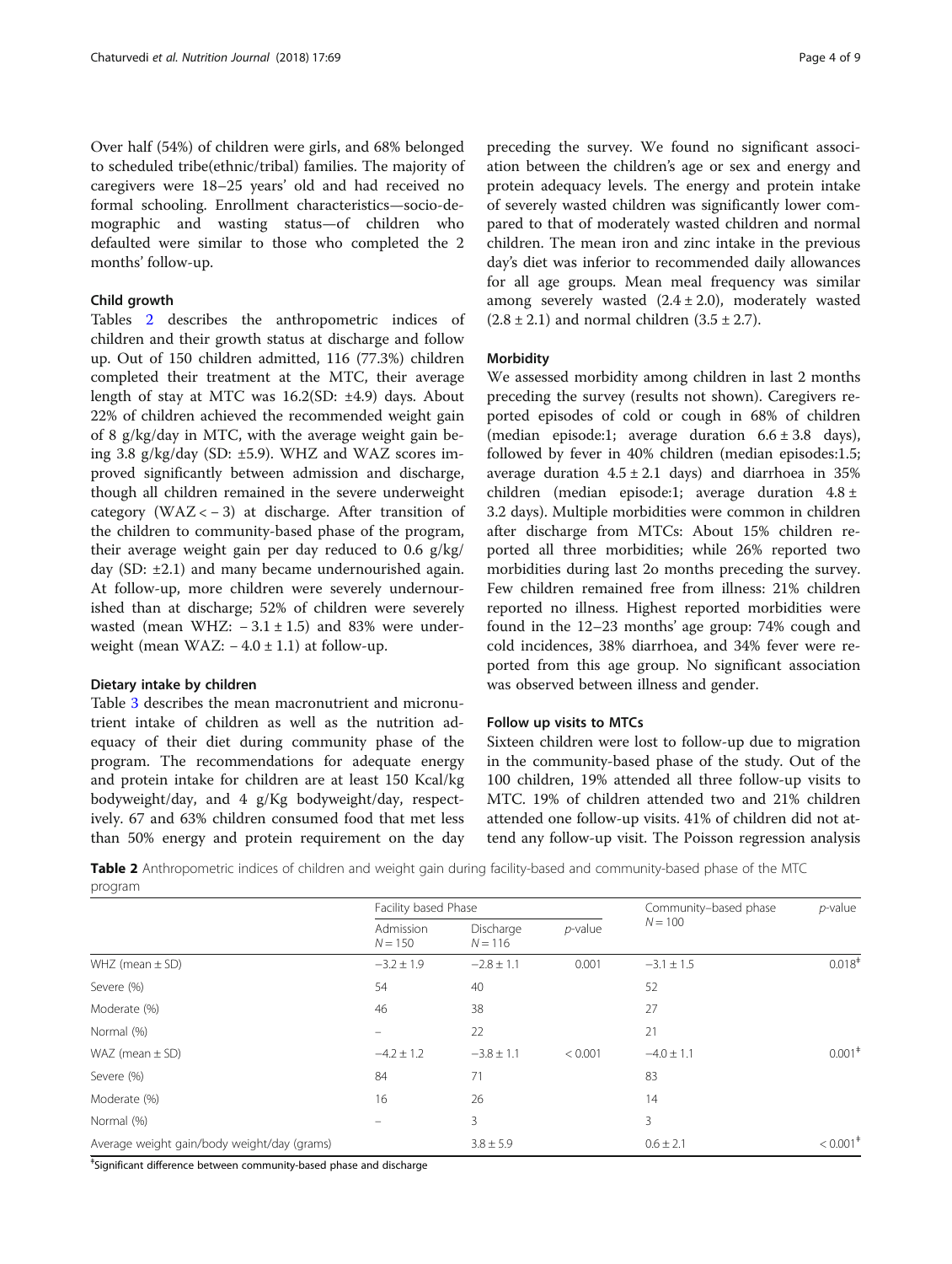|                            | Energy intake<br>(mean Kcal $\pm$ SD) | $P$ -value           | Protein intake<br>(mean $q \pm SD$ ) | $P$ -value | Iron intake<br>(mean mg $\pm$ SD) | $P$ -value        | Zinc intake<br>(mean $mg \pm SD$ ) | $P$ -value        |
|----------------------------|---------------------------------------|----------------------|--------------------------------------|------------|-----------------------------------|-------------------|------------------------------------|-------------------|
| Age group                  |                                       |                      |                                      |            |                                   |                   |                                    |                   |
| 6-11 months                | $266.8 \pm 135.3$                     |                      | $7.7 \pm 4.7$                        |            | $1.4 \pm 0.9$                     |                   | $0.9 \pm 0.5$                      |                   |
| $12-23$ months             | $459.7 \pm 211.8$                     | < 0.001 <sup>1</sup> | $12.0 \pm 6.5$                       | 0.05       | $2.5 \pm 1.9$                     | 0.01 <sup>1</sup> | $1.4 \pm 0.8$                      | 0.01 <sup>1</sup> |
| $\geq$ 24 months           | $484.0 \pm 163.1$                     |                      | $12.4 \pm 7.4$                       |            | $3.6 \pm 4.2$                     |                   | $1.6 \pm 0.6$                      |                   |
| WHZ status                 |                                       |                      |                                      |            |                                   |                   |                                    |                   |
| Severe                     | $365.1 \pm 198.9$                     |                      | $9.1 \pm 6.1$                        |            | $2.6 \pm 3.0$                     |                   | $1.3 \pm 0.7$                      |                   |
| Moderate                   | $465.3 \pm 168.1$                     | 0.01 <sup>1</sup>    | $11.7 \pm 5.7$                       | 0.05       | $2.2 \pm 2.1$                     | 0.8               | $1.3 \pm 0.7$                      | 0.4               |
| Normal                     | $504.0 \pm 221.9$                     |                      | $13.9 \pm 6.8$                       |            | $2.6 \pm 1.7$                     |                   | $1.6 \pm 0.8$                      |                   |
| Nutrient adequacy $(\%)^2$ |                                       |                      |                                      |            |                                   |                   |                                    |                   |
| < 50%                      | 67%                                   |                      | 63%                                  |            |                                   |                   |                                    |                   |
| 50-66%                     | 22%                                   |                      | 18%                                  |            |                                   |                   |                                    |                   |
| 66-100%                    | 11%                                   |                      | 19%                                  |            |                                   |                   |                                    |                   |

<span id="page-4-0"></span>Table 3 Mean macro and micronutrient intake of children after discharge by age group and growth status, and nutrient adequacy from home diet on the day preceding the survey

<sup>1</sup>Significant difference between groups; ANOVA, <sup>2</sup>Energy adequacy: subject's calorie intake/(150 Kcal/kg bodyweight); Protein: subject's protein intake/(4 g/kg bodyweight)

after adjusting socio-demographic factors, mother's education, growth status at discharge, child morbidities and length of stay at MTC, indicated that increased number of follow-up visits to MTC was significantly  $(p < 0.05)$ associated with awareness about the need for three follow-up visits (adjusted PR: 4.3; 95%CI: 2.0–9.1); caregivers being accompanied by someone to MTC (adjusted PR: 2.1; 95% CI: 1.4–3.1); and children having MUAC< 115 mm at discharge (adjusted PR: 1.9; 95% CI: 1.1–3.6).

## Knowledge and practice about child feeding and hygiene practices

We measured and analyzed caregivers' knowledge on child feeding and hygiene at three time intervals: at admission; at discharge; and again during community phase to assess retention of MTC delivered messages (Table 4). McNemar's test determined that compared to pre-admission knowledge, more caregivers had correct knowledge on diet modification at discharge (21% vs 52%;  $p < 0.001$ ) and food quantity (1% vs 35%  $P < 0.001$ ), while no difference was observed for knowledge on feeding frequency and food consistency. Caregivers retained this knowledge during the community phase; the proportion of caregivers with correct knowledge on child feeding practices was similar at discharge and in the community-based phase. We examined children's diet in the previous day before the survey in the community-based phase; this showed a gap between caregiver's knowledge and practice; 37% caregivers knew that children should be fed five or more times per day, but only 14% of the caregivers practiced this.

## Linkages with local nutrition and health services after discharge

Jharkhand's Integrated Child Development Services (ICDS) programme mandates free distribution of double amount of take-home ration (THR) of rice, daal (lentils), soyabean, oil and sugar to all children after their discharge from MTC. The majority of caregivers received less than one-third of the entitled THR (Table [5\)](#page-5-0). The majority of caregivers reported contact by frontline workers after discharge from MTC—60% Anganwadi

Table 4 Caregivers correct knowledge and practice on child feeding and hygiene at three time intervals

| At discharge | $P$ -value <sup>1</sup> | At follow-up | $P$ -value <sup>2</sup> |
|--------------|-------------------------|--------------|-------------------------|
| 34           | 0.60                    | 37           | 0.75                    |
|              |                         | 14           |                         |
| 52           | < 0.001                 | 56           | 0.6                     |
| -            |                         | 0            |                         |
| 57           | 0.5                     | 60           | 0.7                     |
| 35           | < 0.001                 | 33           | 0.8                     |
| $78 + 18$    |                         | $4.4 + 2.1$  | < 0.001                 |
|              |                         |              |                         |

<sup>1</sup>Difference between admission and discharge, <sup>2</sup>Difference between follow-up and discharge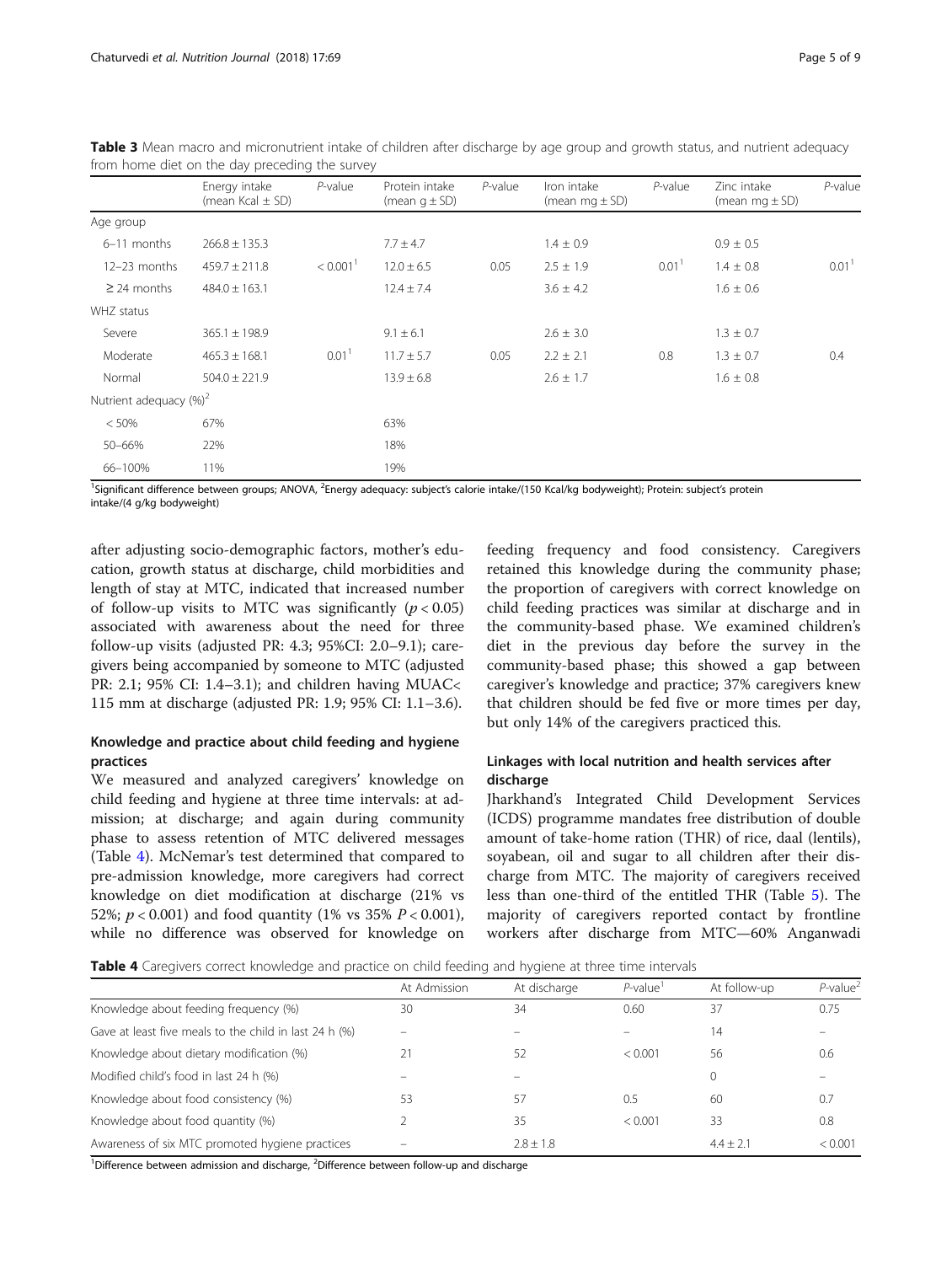| Distribution of Take Home Ration (THR) in the previous month (%) $\leq$ 1/3 amount 1/3-2/3 amount Full amount |             |              |               | Mean amount (grams $\pm$ SD) |
|---------------------------------------------------------------------------------------------------------------|-------------|--------------|---------------|------------------------------|
| Rice (3000 g)                                                                                                 | 81          | 19           |               | $1129 \pm 362.5$             |
| Lentils $(750 q)$                                                                                             | 78          | 22           |               | $269.4 \pm 92.5$             |
| Soyabean (500 g)                                                                                              | 63          | 37           |               | $171.1 \pm 94.6$             |
| Cooking oil (250 g)                                                                                           | 16          | 60           | 24            | $123.5 \pm 66.1$             |
| Sugar (1900 g)                                                                                                | 100         |              | $\equiv$      | $249.1 \pm 104.5$            |
| Contact with Frontline workers in last 2 months (%)                                                           | None        | One contact  | Two contacts  | Three or more contacts       |
| AWW                                                                                                           | 12          | 28           | 38            | 22                           |
| ASHA (Sahiya)                                                                                                 | 21          | 25           | 33            | 21                           |
| <b>ANM</b>                                                                                                    | 36          | 29           | 28            | 7                            |
| Weight measurement by frontline workers in last two months (%)                                                | Not weighed | Weighed once | Weighed twice | Weighed thrice               |
|                                                                                                               | 31          | 33           | 26            | 10                           |

<span id="page-5-0"></span>Table 5 Linkages between caregivers and frontline workers and services received in the community-based phase of the program

workers (AWW) and 54% ASHA (Sahiya) contacted caregivers two or more times in last 2 months preceding the survey. About 36% caregivers reported monthly weight measurement of children, while 31% said that child had not been weighed (Table 5). Consumption of Iron supplementation by children was reported by 26% caregivers and deworming by 15% caregivers after discharge from MTC.

## **Discussion**

This study examines children's progress in the MTC program—in facility, and after discharge in the community-based phase of the program. Our result show, children gained weight below the national standards of care, suffered multiple morbidities, defaulted on follow-up visits, and received food supplements that were inadequate to meet their needs. These are important findings and strengthens the need for finding appropriate solutions to provide effective care for SAM children in the program.

MTC or NRC program in India has shown high survival outcomes  $\left($  < 5% child deaths) [[6,](#page-7-0) [8](#page-8-0)] and a similar performance was observed in our study. In spite of many children being severely wasted at discharge, we found no deaths among children in the program. A study in rural India that followed 409 severely wasted children reported low case-fatality (1.2–2.7%) among children without community management of acute malnutrition [[9\]](#page-8-0).

Recovery among children remained poor as majority of the children demonstrated poor weight gain during both phases of the program. The children's average weight gain in the MTC facility and after discharge was below the recommended national and international standards [[10,](#page-8-0) [11](#page-8-0)], and lower than that achieved by other programs in India [[12](#page-8-0)] and Community Based Management of Acute Malnutrition (CMAM) programs elsewhere [\[13](#page-8-0)]. The poor weight gain suggests of sub-optimal quality of the therapeutic food in MTC, and low energy and protein dense foods at home. In our study, two out every three children received less than 50% of the energy required (at least 150 Kcal/kg body weight/day) and protein required (4 g/Kg body weight/ day) from their previous day's home diet. Consumption of high energy density meals is known to result in higher weight gains, and when small meals are consumed, their energy density becomes even more important [\[14,](#page-8-0) [15](#page-8-0)]. Dietary analysis of children highlighted inadequacy of energy-and-nutrient dense foods in their meals. Caregivers fed foods of thin consistency, minimal diversity, and fed small portion in main meals. In our study, caregivers typically fed children 2–3 meals (rice with lentils or vegetable gravy) in a day, and provided occasional snacks (biscuits, local savories and *murhi-rice puffs*) between meals. While we did not assess household food security(HHFS), this has been shown to affect diet, nutrition and infant feeding practices. Better HHFS status has been reported to be associated with the type of complementary foods given to the infants [\[16\]](#page-8-0), and was also observed as a significant predictor of receiving a minimally acceptable diet for infants [[17](#page-8-0)].

Morbidity was common post-discharge, about 50% of all children reported more than two illnesses in the 2 months of the community phase of the program. Micronutrient deficiencies could have led to morbidity by impairing immune function. We found that children's diet was essentially vegetarian and micronutrient intake (iron, zin and calcium) remained inferior to recommended daily allowances for all age groups. In the 2 months after discharge from MTC facility, no micronutrient supplements were provided except vitamin A under routine immunization program. Diarrhoea remains a common health problem after treatment of SAM [\[18,](#page-8-0) [19\]](#page-8-0) which is unsurprising given that children return to the same environment characterised by inadequate food, poor access to sanitation and safe water. Khanum and Ashworth observed that 92% children after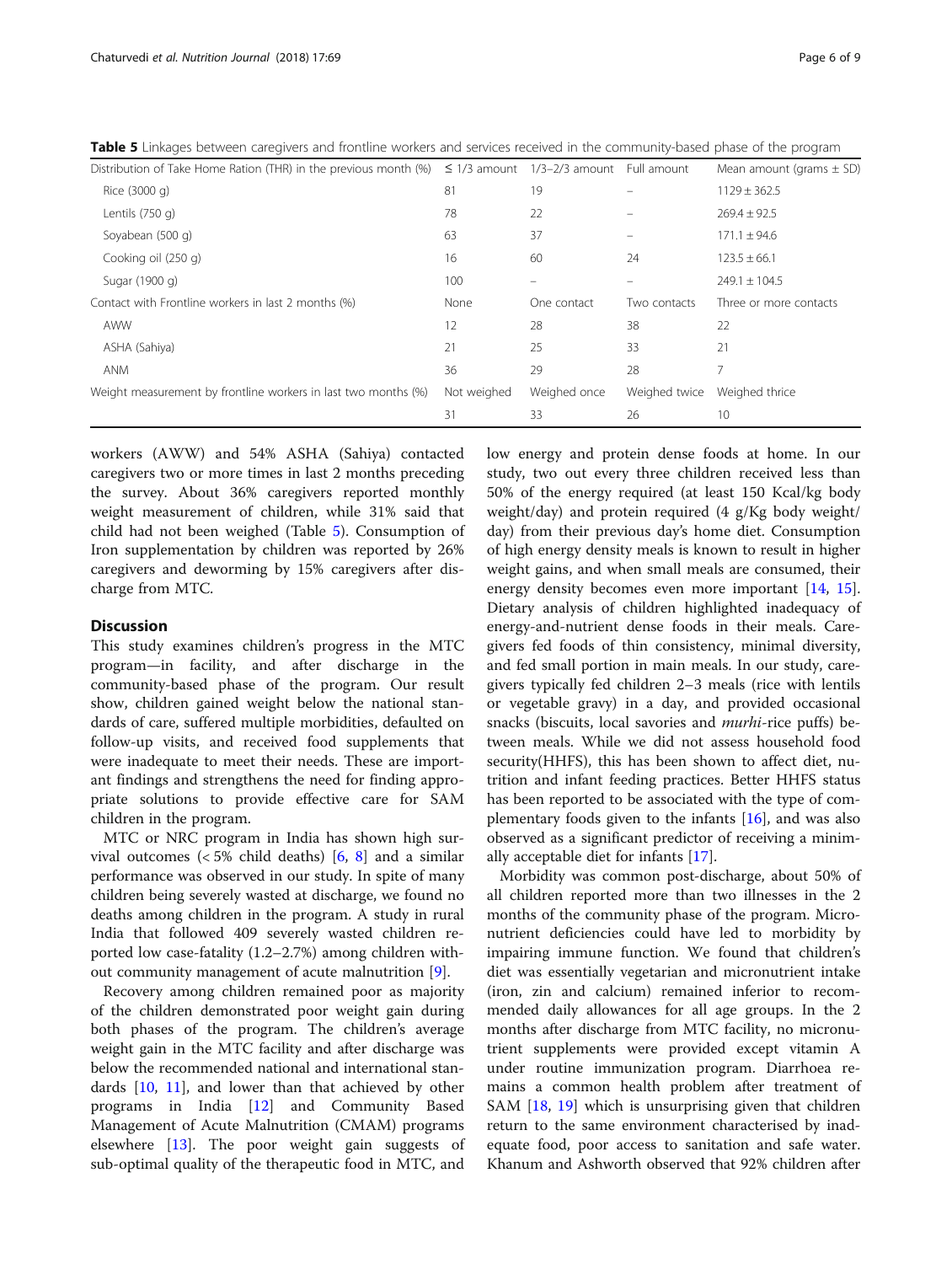treatment of SAM in Bangladesh experienced diarrhoea (mean:7episodes; range 0–30) during 1 year and weight gain tended to be lower in children who experienced more episodes of diarrhoea. [\[20](#page-8-0)]

Our results showed no difference in the weight gain of children who did not attend any follow-up visit compared to those who visited MTC after discharge. Caregivers defaulted on their follow-up visit to MTC due to low awareness about the need for re-visits and non-availability of family members or acquaintance to accompany caregivers to MTC. The low attendance rate for follow-up visits was similar to a previous study in Jharkhand where 62.4% of the 2770 discharge children did not return for any follow-up visits, and only 14.9% children completed the three follow-up visits. Caregiver's awareness about the services and their opportunity cost are important factors as they may influence the health seeking behavior. Puett and Guerrero [\[21\]](#page-8-0) in a study in Pakistan and Ethiopia observed that caregiver's low awareness about the services, distance to the facility and the accompanying transportation cost negatively impacted the access to CMAM services. Role of frontline workers has shown to be central in reducing default rates. In the neighboring state of Bihar, involvement of ASHA contributed to the sharp decline in default rate to < 20%. [[22\]](#page-8-0) In our study, frontline workers played a major role in the identification and admission of SAM children to MTCs but became inactive during the follow-up visits: ASHA and AWWs identified 51 and 40% SAM cases; accompanied caregivers to MTC for admission in 44 and 31% cases; but in follow-up visits accompanied caregivers only in 13 and 5% cases respectively. Effective actions are required to improve compliance to the follow-up visits. Improved community messaging regarding follow-up visits and integration of follow-up visit with existing incentive based health delivery services of health workers could improve follow-up visits of caregivers to MTC.

Health and nutrition education sessions conducted by nurses at MTC showed mixed results. Caregiver's awareness about the child feeding practices improved for few topics, but many still remained unaware about the correct feeding practices at the time of discharge. The result underscores the need for support to strengthen the content and delivery of MTC education sessions. Our results also showed that majority caregivers did not adopt optimal feeding practices known to them. In-depth interviews (data not reported) with caregivers showed feeding frequent meals remained a challenge due to competing demands of siblings; workload in the house and field; and limited cooking resources at home. Discrepancies between maternal knowledge and practice had been found to be related with psychological and social factors that included cultural experiences, existing

norms and expectations, available support, time constraints and work load. [\[23](#page-8-0)] We also observed that the regular contact between caregivers and frontline workers did not improve the child feeding practices at home. A capacity assessment study of AWWs in Gujarat observed that AWWs had adequate knowledge on infant young child feeding practices but could not engage effectively with caregivers, lacked the skills to assess child's breastfeeding and complementary feeding practices and provided general advice to caregivers irrespective of child's condition [\[24\]](#page-8-0). As observed elsewhere, frontline workers consider weight measurement in the growth monitoring sessions as an end in itself, and fail to discuss with caregivers the reasons for growth faltering and solutions to address it [\[25](#page-8-0), [26](#page-8-0)]. A literature search of successful community-based rehabilitation programs for the period from 1980 to 2005 found involvement of motivated and trained staff who taught caregivers about child feeding and health promotion through structured program; had sessions that required caregivers to practice what they had learned; and provided continuous reinforcement to caregivers through home visits. [\[7\]](#page-7-0) Sub-optimal child feeding practices of caregivers despite their regular contact with frontline workers calls for strengthening the counseling capacity of frontline ICDS and NHM workers so that caregivers could be guided for compliance to the MTC promoted feeding and hygiene practices.

All severely underweight children and those discharged from MTCs are entitled for double THR amount. That distribution of THR amount was inadequate for the children to realize growth benefits. Previous studies on ICDS have attributed poor coverage of take-home ration to low demand for the product due to poor ration quality; distribution to non-eligible house-holds; and insufficient stocks at AWCs [\[27,](#page-8-0) [28](#page-8-0)]. Intra-household sharing of ration targeted at the children remains a challenge for food based programs. Results from our previous study showed that out of the reduced THR received by severely underweight children, 70% was further shared with other family members [\[29](#page-8-0)]. For better targeting of children in the community-based phase, the existing ICDS provision of hot cooked meals to 3–6 years' age children can be modified and extended to children with SAM so to provide them with cooked meals comprising of essential macro and micronutrients.

Our study had several limitations: (a) Fifty children had defaulted after admission to MTC and could not be traced. Mortality among defaulted children remains unknown. Although no differences existed between children who defaulted and those who continued in the program, the study instruments might not have captured all the differences; (b) Morbidity information is subject to uncertainty as it was not validated, and caregivers might have failed to accurately recall illness episodes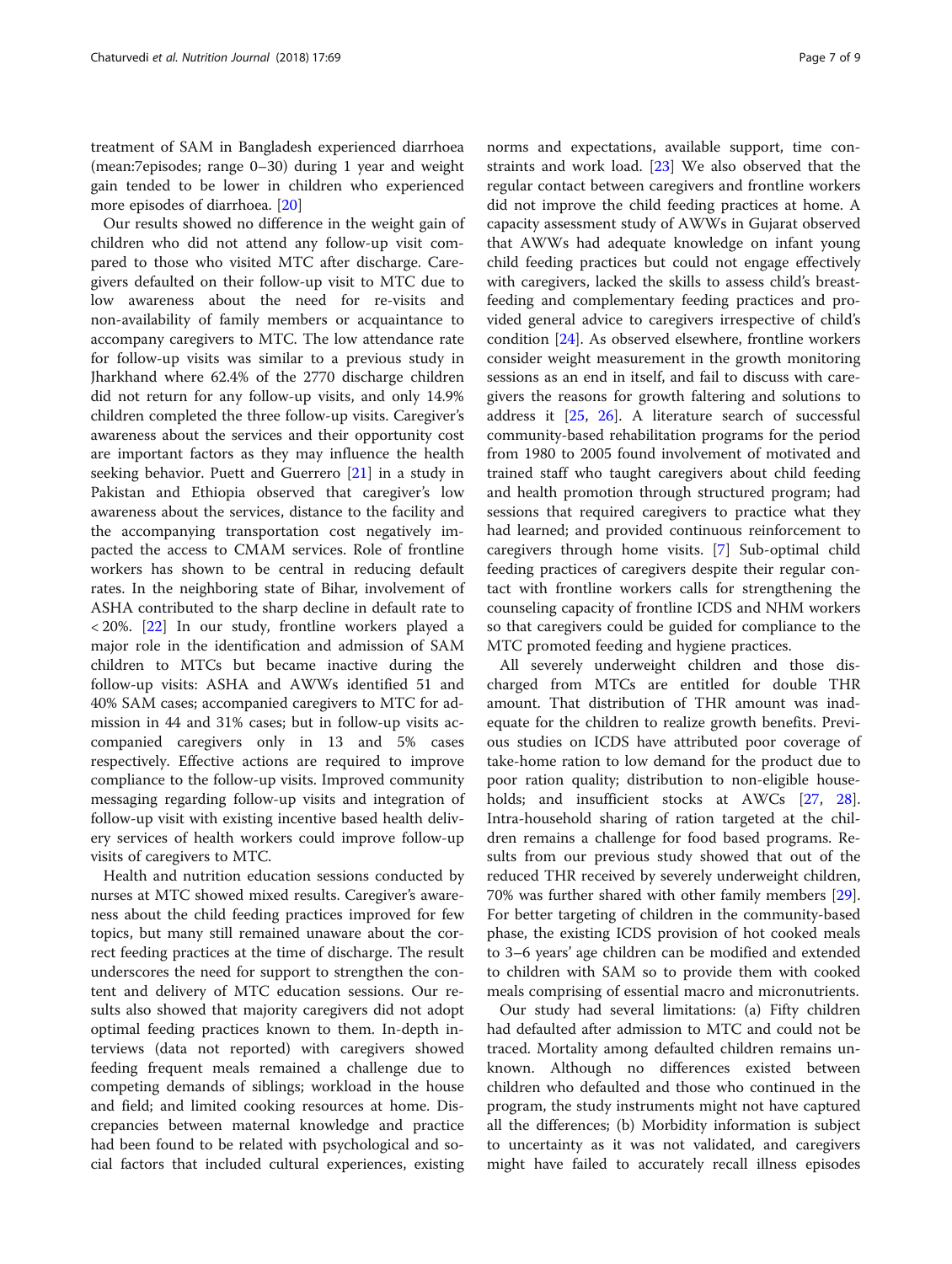<span id="page-7-0"></span>due to 2 month's recall period. (c) Breastmilk volume consumed by children was not assessed, the inclusion of which would have improved the reported nutrient intake among the children (d) About three-fourth of the study children belonged to the tribal families, caution must be taken to generalize the findings to SAM children treated at rehabilitation centres in general. (e) Data on complicated and non-complicated SAM at MTC was not available, analysis of which could have provided more insights about the children's recovery in the program.

## Conclusions

To date facility- based management remains the accepted strategy to treat children with SAM in India. The following suggestions could be summarized from this study to improve the performance of MTC program.

- 1. Provide appropriate therapeutic foods in MTC to ensure minimum average weight gain. At home, aim to provide high-energy, high-protein diet to children for rapid weight gain
- 2. Set up a responsive system at community level to provide health services during morbidity episodes. Provide micronutrient supplementation after discharge to improve immune function
- 3. Invest in improving the technical and counseling skills of MTC nurses and frontline workers so that active support can be extended to caregivers on child feeding and health care practices.
- 4. Modify and extend hot cooked meals served to 3– 6 years' age children under ICDS supplementation program to children with SAM so to provide them with meals comprising of essential macro and micronutrients

## **Endnotes**

<sup>1</sup>Composition of locally prepared F-75(per 1000 ml): cow's milk or toned milk (300 ml), sugar (60 g), vegetable oil (25 g) puffed rice (25 g), water (to complete 1000 ml). Composition of F-100 (per 1000 ml): cow's milk or toned milk (750 ml), sugar (25 g), vegetable oil (20 g), puffed rice (70 g), water (to complete 1000 ml). Composition of locally prepared semi-solid therapeutic food (per 100 g): roasted groundnuts (25.5 g), milk powder (30.6 g), coconut oil (15.3 g) and sugar (28.6 g)

#### Abbreviations

ANM: Auxiliary Nurse Midwife; ASHA: Accredited Social Health Activist; AWW: Anganwadi Workers; CMAM: community based management of acute malnutrition; HAZ: Height for age z score; ICDS: Integrated Child Development Services; MTC: Malnutrition Treatment Centre; NHM: National Health Mission; SAM: Severe Acute Malnutrition; THR: Take Home Ration; WAZ: Weight for age Z score; WHZ: weight for height z score

#### Acknowledgements

We would like to acknowledge John M. Pile, Chief of Party MCH-STAR initiative for his support during study implementation. The support of NHM Jharkhand and MTC staff members is acknowledged sincerely.

#### Funding

The study was supported by MCH-STAR (CARDNO EMG), initiative of United States Agency for International Development (USAID); grant number 4390– 000-PHFI-00-ROG-06. Funding agency had no involvement in study design, data collection, analysis, or in this manuscript writing.

#### Availability of data and materials

The datasets used during the current study are available from the corresponding author on request.

#### Authors' contributions

AC as principal investigator conceived, designed and implemented the study and prepared the draft manuscript. PKT and RKG implemented the study in Jharkhand and critically reviewed the draft. DS wrote the draft manuscript with AC and SP helped in statistical analysis. AKP provided oversight to the study, reviewed study instruments and manuscript. AP and JS reviewed interim analysis and interpretation and helped in manuscript writing. All authors read and approved the final manuscript.

#### Ethics approval and consent to participate

Approval for the study was obtained from PHFI's Institutional Ethics Committee (TRC-IEC-108/11), from the Ministry of health and family welfare (MOH&FW), Government of India and from the Ministry of Health, Government of Jharkhand. Participants were explained about the study and interviewed after obtaining written informed consent.

#### Consent for publication

Not applicable.

#### Competing interests

The authors declare that they have no competing interests.

## Publisher's Note

Springer Nature remains neutral with regard to jurisdictional claims in published maps and institutional affiliations.

#### Author details

<sup>1</sup>Public Health Foundation of India, Gurugram, India. <sup>2</sup>Hamdard Institute of Medical Sciences and Research and H.A.H.Centenary Hospital, Hamdard University, New Delhi, India. <sup>3</sup>Indian Institute of Public Health, Gurugram India. <sup>4</sup>University College London, London, UK. <sup>5</sup>Ekjut, Chakradharpur, Jharkhand, India.

#### Received: 16 August 2017 Accepted: 5 July 2018 Published online: 18 July 2018

#### References

- 1. Schaible UE, Kaufmann SHE. Malnutrition and infection: complex mechanisms and global impacts. PLoS Med. 2007;4:e115.
- 2. National Family Health Survey 4 State Fact Sheet: Jharkhand. [http://rchiips.](http://rchiips.org/NFHS/pdf/NFHS4/JH_FactSheet.pdf) [org/NFHS/pdf/NFHS4/JH\\_FactSheet.pdf](http://rchiips.org/NFHS/pdf/NFHS4/JH_FactSheet.pdf). Accessed 20 June 2017.
- 3. List of Malnutrition Treatment Centre. [http://mtc.dreamworksinfotech.com/](http://mtc.dreamworksinfotech.com/Downloads.aspx) [Downloads.aspx.](http://mtc.dreamworksinfotech.com/Downloads.aspx) Accessed 7 Jan 2017.
- 4. Bhatnagar S, Lodha R, Choudhury P, Sachdev HP, Shah N, Narayan S, Wadhwa N, Makhija P, Kunnekel K, Ugra D. IAP guidelines 2006 on hospital based management of severely malnourished children (adapted from the WHO guidelines). Indian Pediatr. 2007;44:443–61.
- 5. WHO. Guideline: update on technical aspects of the management of severe acute malnutrition in infants and children. Geneva: World Health Organization; 2013.
- 6. Aguayo VM, Jacob S, Badgaiyan N, Chandra P, Kumar A, Singh K. Providing care for children with severe acute malnutrition in India: new evidence from Jharkhand. Public Health Nutr. 2014;17:206–11.
- 7. Ashworth A. Efficacy and effectiveness of community-based treatment of severe malnutrition. Food Nutr Bull. 2006;27:S24–48.